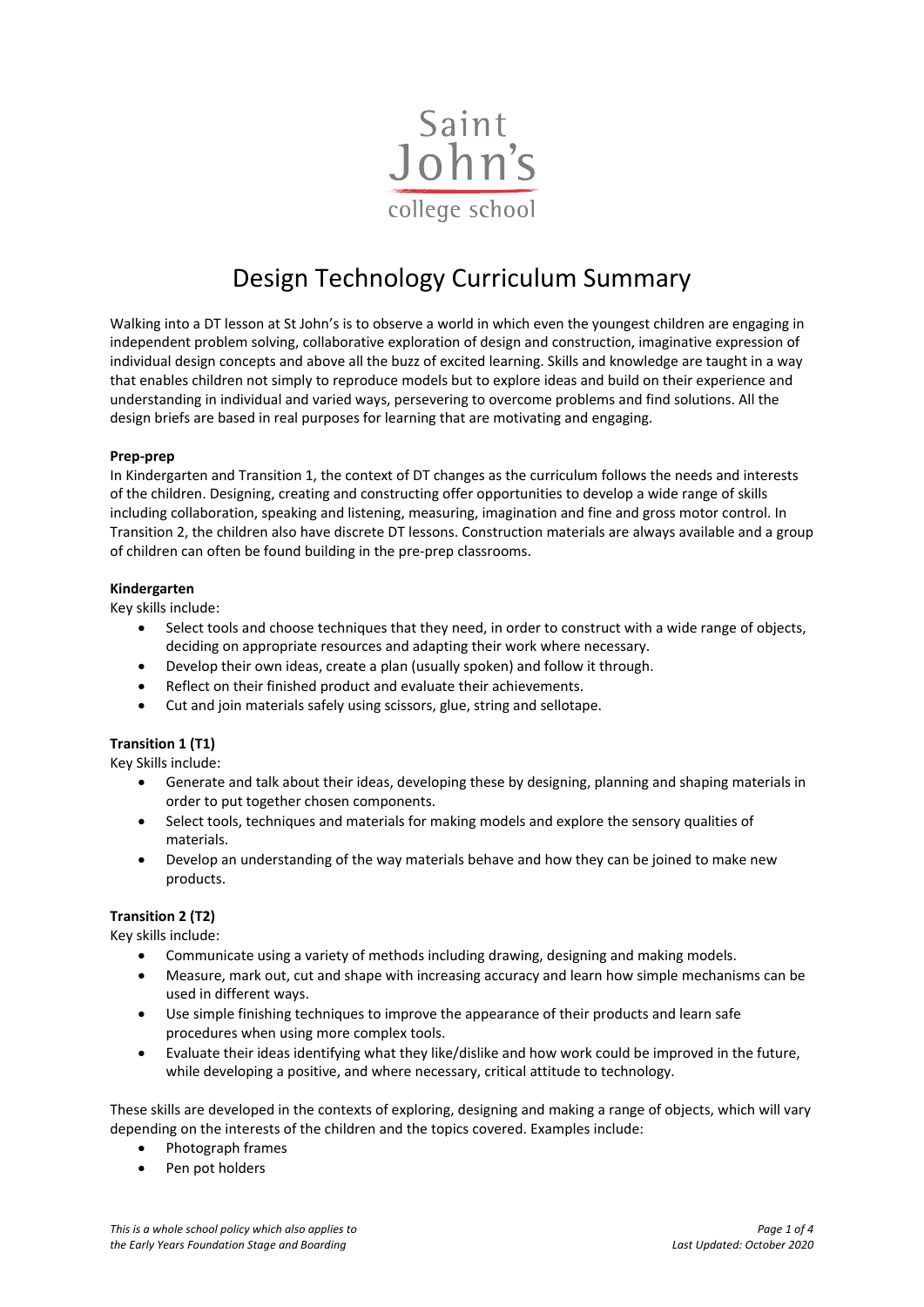- Lifting devices
- Space buggy/woven structures

# **Form 1**

Key skills include:

- Develop problem-solving skills including the ability to plan and to make.
- Work independently and in groups, taking increased responsibility for their own work.
- Use a hammer and nails safely
- Learn rules about the safe use of tools and materials using an increasingly wide range of media as they progress through the school.
- Respect and care for their environment, selecting, using, storing and returning their own materials safely.
- Use their imagination to produce a design/model, which incorporates the skills they have learnt.

These skills are developed in the contexts of exploring, designing and making a range of objects, which will vary depending on the interests of the children and the topics covered. Examples include:

- Shadow puppets
- Mirror frames
- Levers and linkages
- Roman inventions e.g. creating a siege machine or model horse and chariot.
- Iron man design challenge

# **Form 2**

Key skills include:

- Develop problem-solving skills including the ability to plan and to make, whilst evaluating their own work at each stage of its development.
- Work independently and in groups, taking increased responsibility for their own work.
- Learn rules about the safe use of tools and materials using an increasingly wide range of media as they progress through the school
- Respect and care for their environment, selecting, using, storing and returning their own materials safely and with regard to economy in use.
- Use their imagination to produce a design/model, which incorporates the skills they have learnt.
- Examine the design features in existing products and develop an ability to make positive and critical statements about the attributes of that product.
- Explore and construct a crank mechanism

These skills are developed in the contexts of exploring, designing and making a range of objects, which will vary depending on the interests of the children and the topics covered. Examples include:

- Moving pictures and pop up books
- Pneumatics
- Gaining concepts within pulley systems and basic circuitry

## **Form 3 – 6 Skills**

Over the course of children's time at Senior House, they will cover the following skills in a spiraling curriculum. Each skill is revisited each year in a more sophisticated way.

- [Generate ideas for products after thinking about who will use them and what they will be used for.](http://curriculum.qcda.gov.uk/key-stages-1-and-2/subjects/design-and-technology/keystage2/index.aspx#note2_1_a#note2_1_a)
- [Develop ideas and explain them clearly, putting together a list of what they want their design to](http://curriculum.qcda.gov.uk/key-stages-1-and-2/subjects/design-and-technology/keystage2/index.aspx#note2_2_a#note2_2_a)  [achieve](http://curriculum.qcda.gov.uk/key-stages-1-and-2/subjects/design-and-technology/keystage2/index.aspx#note2_2_a#note2_2_a)
- Plan what they have to do, suggesting a sequence of actions and alternatives if needed
- Communicate design ideas in different ways as these develop, bearing in mind aesthetic qualities, and the uses and purpose for which the product is intended.
- Select appropriate tools and techniques for making their product suggest alternative ways of making their product if first attempts fail
- [Explore the sensory qualities of materials and how to use materials and processes](http://curriculum.qcda.gov.uk/key-stages-1-and-2/subjects/design-and-technology/keystage2/index.aspx#note2_3_a#note2_3_a)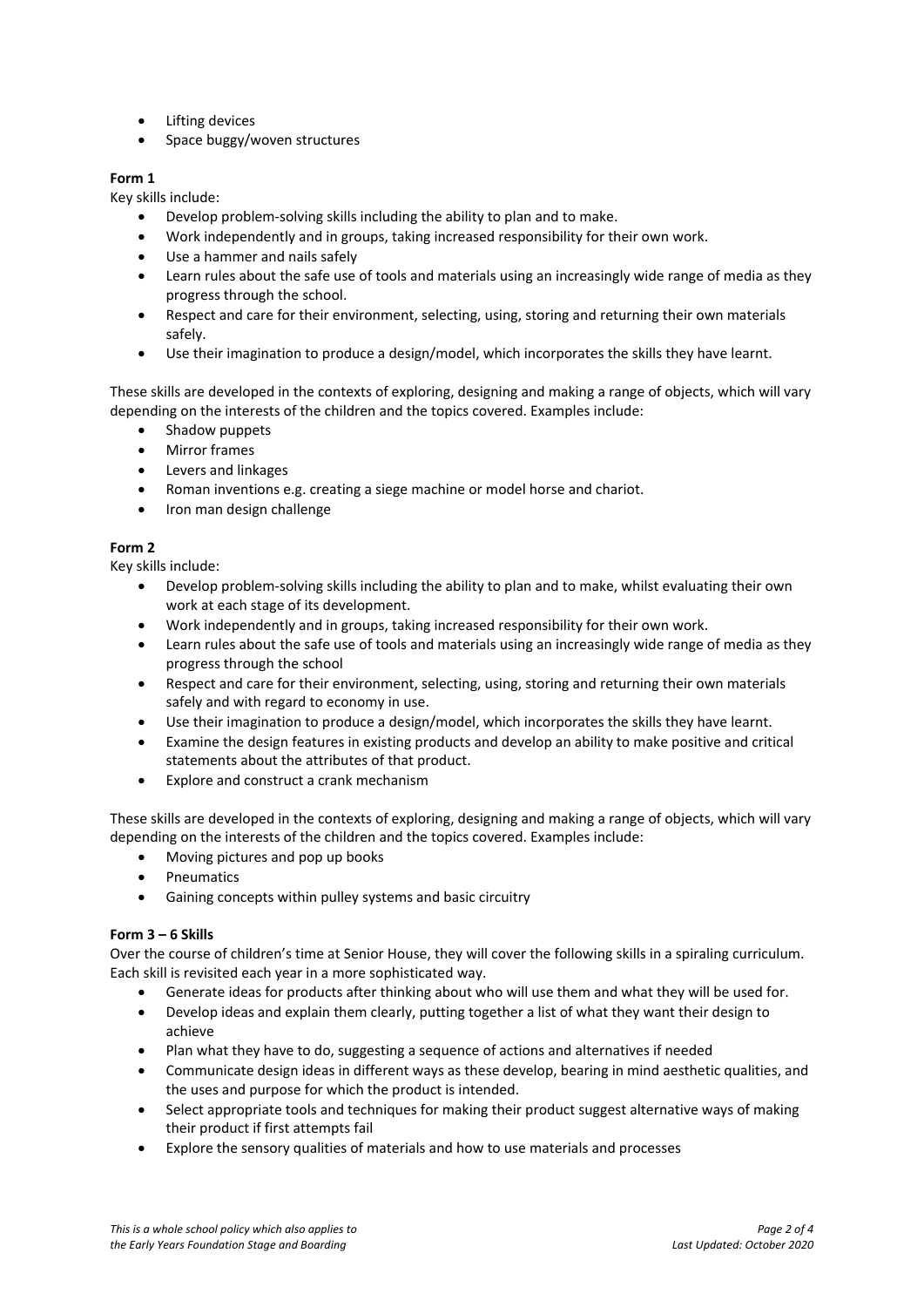- [Measure, mark out, cut and shape a range of materials, and assemble, join and combine components](http://curriculum.qcda.gov.uk/key-stages-1-and-2/subjects/design-and-technology/keystage2/index.aspx#note2_4_a#note2_4_a)  [and materials accurately](http://curriculum.qcda.gov.uk/key-stages-1-and-2/subjects/design-and-technology/keystage2/index.aspx#note2_4_a#note2_4_a) use finishing techniques to strengthen and improve the appearance of their product.
- Reflect on the progress of their work as they design and make, identifying ways they could improve their products carry out appropriate tests before making any improvements recognise that the quality of a product depends on how well it is made and how well it meets its intended purpose.
- Understand how the working characteristics of materials affect the ways they are used and how materials can be combined and mixed to create more useful properties.

These skills are developed in a wide range of contexts in each year:

## **Form 3**

- An motor driven buggy
- A ball maze
- Electronic Matching Game

## **Form 4**

- Fairground rides
- Electronic Textiles making a soft toy with internal circuitry
- Cams and Cranks mechanical engineering
- Prototyping and team problem solving through practical challenges

## **Form 5**

- 3D animals puzzles to build and flat pack
- LED 'Jitterbots' with pressure switches
- Introduction to 2D Design
- Basic carpentry and joinery through making an jewelry box
- Desk lamp project.

## **Form 6**

- Toothbrush/pen holders
- Fabric coat of arms
- Design Enterprise organizing a charity event.
- Clock faces using CADCAM

## **Further opportunities**

In DT Clubs up to Form 4, these are some of the projects which also extend children's' skills:

- Mobiles or wind chimes
- Soft toys for enterprise initiative
- $\bullet$  Flight making gliders
- Marionette puppets
- Storage container

For Form 5 and Form 6, DT Club offers the opportunity for choice based projects where individuals can be guided through a particular discipline. This may mean that an individual might be interested in developing carpentry skills or making a fabric bag. Work done in these sessions also allows potential Scholarship pupils to build their portfolio of work.

## **Contribution to Spiritual, Moral, Social and Cultural Development**

DT develops SMSC in a number of ways, including:

- Reflecting on products and inventions, the diversity of materials and ways in which design can improve the quality of our lives
- Opportunities to work as a team, recognising others' strengths, sharing equipment
- Develop imagination, intuition, inspiration and insight